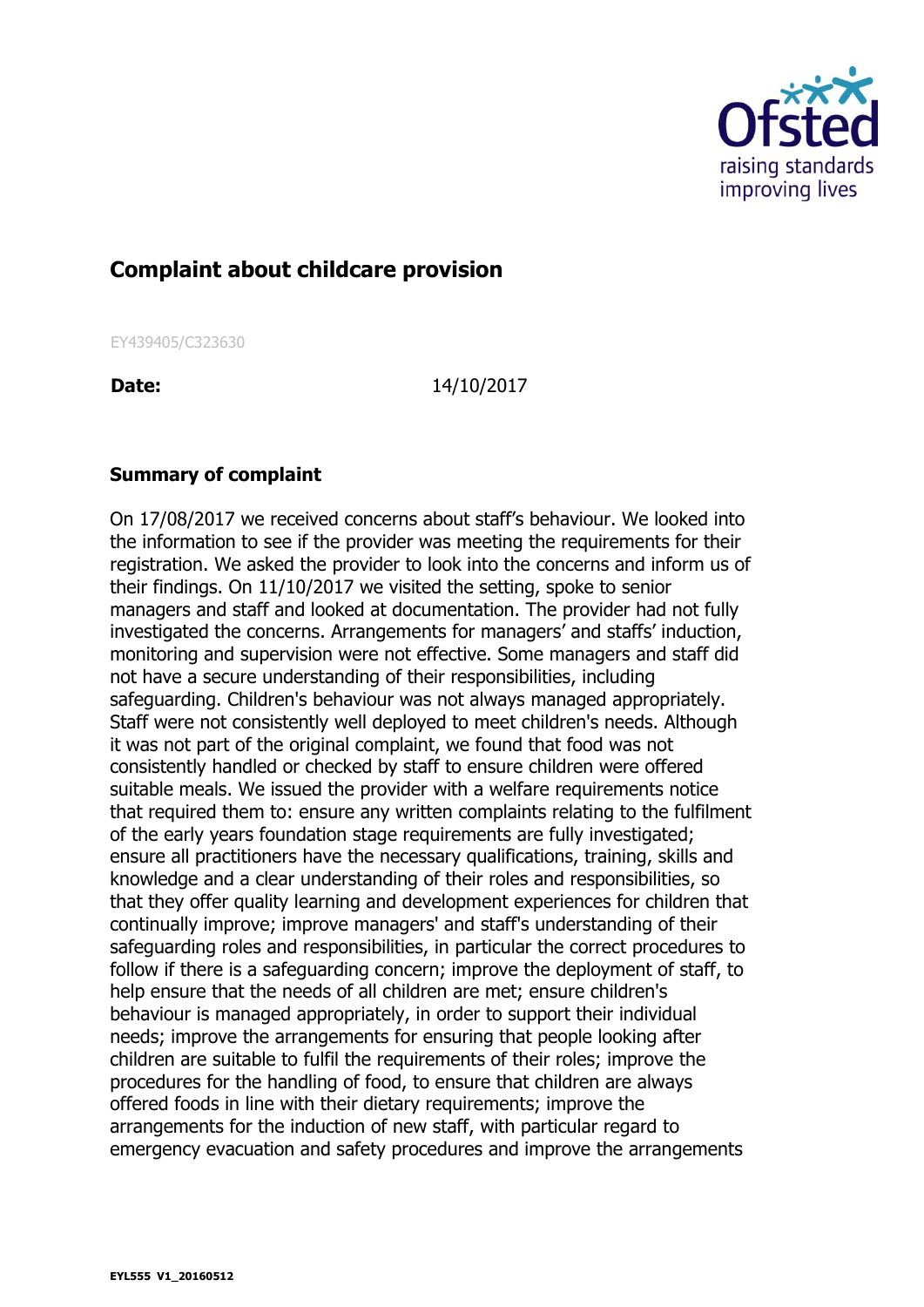

for the supervision of staff, in order to provide support and training for all practitioners and promote the interests of children. It is an offence for a person who, without reasonable excuse, fails to comply with a welfare requirement notice. Failure to comply may result in prosecution. On 11/10/2017 and 18/10/2017 we received concerns about staff suitability, security and supervision of children. We asked the provider to look into the concerns and inform us of their findings. On 25/10/2017 we visited unannounced, spoke to the senior managers and staff and looked at documentation. On the day of the visit the premises were secure. Sufficient, suitably qualified and experience managers and staff were present. Staff knew their safeguarding responsibilities and were appropriately deployed to supervise children. Arrangements for staff induction, monitoring and supervision were suitable. Children were offered foods in line with their dietary needs. The provider had not completed their investigation of some staff's behaviour and suitability. On 01/11/2017 and 06/11/2017 we received concerns about ratios and supervision, which had already been looked into at the previous visit. On 20/11/2017 and 22/11/2017 we received concerns and on 24/11/2017 a provider notification about an accident at the setting. We spoke to the provider. They said that following the accident they took steps to comply with requirements and help keep children safe by: improving systems for supervising and tracking children outside; ensuring children were unable to access the fire exit steps unless in an emergency. Parents were not given accurate information about the incident at the time. The manager subsequently provided parents with full details of the accident. On 28/11/2017 we received concerns about security of confidential staff information. We asked the provider to look into the concerns and inform us of their findings. On 14/12/2017 we met with the provider. They had completed their investigation and found that Ofsted and outside agencies had not been notified of safeguarding concerns. Notification to Ofsted is a requirement of registration. The provider found that some managers' and staffs' behaviour meant they were no longer suitable to work for the company. Other staff received training. Outside agencies were notified. On 21/12/2017 we carried out an unannounced visit. The provider had found that some staff records were not confidentially maintained. Changes were made to procedures to prevent this happening again. We found that on the day of the visit, the provider was compliant with the requirements for their registration and no further action was required. The provider remains registered with Ofsted.

## **Publication of complaints**

We publish details of complaints made against childminders, home childcarers and childcare providers where we or the provider have taken action in order to meet legal requirements.